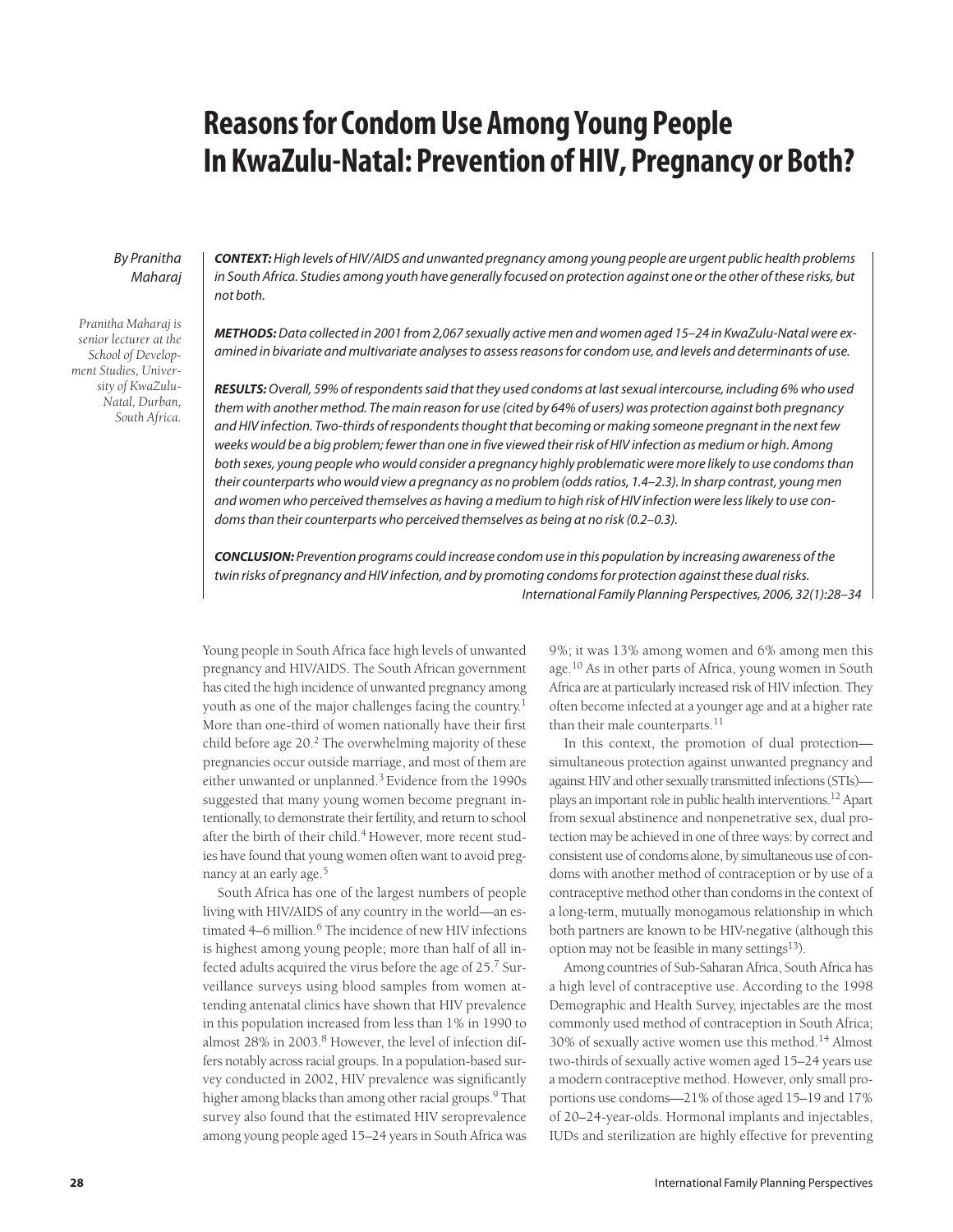pregnancy, but condoms, if used correctly and consistently, are the only known method that protects sexually active individuals against the twin risks of pregnancy and HIV infection.15 The role of hormonal methods in protecting against transmission of the virus remains unclear.<sup>16</sup> Therefore, although use of modern contraceptives in South Africa is high, current levels of HIV infection warrant greater emphasis on protection against both risks.

Some studies in South Africa have found that condom use is highly correlated with social and demographic characteristics such as age, education and race.<sup>17</sup> In addition, research in other African settings has documented that individuals who have multiple sexual partners are more likely than others to report high levels of condom use.<sup>18</sup> A study in Zimbabwe found that condom use increased with number of sexual partners.<sup>19</sup> Use of this method is also highly influenced by the length and intensity of relationships: The longer a relationship lasts, the greater the likelihood that condom use will be discontinued.<sup>20</sup> Men and women in committed relationships may prefer methods that are more effective at preventing pregnancy. However, a study in the United States found that women who perceived themselves to be at greater risk of STIs acted to protect themselves from disease as well as from pregnancy by using condoms with another method of contraception.<sup>21</sup>

Despite the magnitude of the problems of unwanted pregnancy and HIV in South Africa, relatively limited quantitative research has been conducted on the factors facilitating or inhibiting condom use (whether alone or in combination with another method), especially among young people. Much of the existing literature on young people in South Africa concentrates on factors influencing protection against the risk of unwanted pregnancy or against the risk of HIV infection—but not both. There is clearly a need to ascertain the methods young men and women use to protect themselves against both risks and the factors influencing use.

This study used data from a survey conducted in KwaZulu-Natal to examine the reasons for condom use and the level and determinants of condom use in a population with a high level of unwanted pregnancy and a severe HIV epidemic. Understanding the factors that influence condom use could inform interventions that are aimed at encouraging protective behavior to reduce the dual risks of unwanted pregnancy and HIV infection.

# **METHODS Survey Setting and Design**

KwaZulu-Natal, an amalgamation of the former African homeland of KwaZulu and the province of Natal, is one of the most populous provinces of South Africa, with a population of more than nine million people. The population is predominantly rural and black, and the main language spoken at home is isiZulu. This province is the one most severely affected by the HIV epidemic. In 2003, 38% of women visiting state antenatal clinics in the province were HIV-positive.22 Several socioeconomic and political factors make residents of KwaZulu-Natal particularly vulnerable

to HIV infection. These include rapid urbanization, a highly mobile workforce, an international port and high levels of poverty and unemployment.23

Data for this study are from the second wave of the Transitions to Adulthood in the Context of AIDS survey, which was fielded in September–December 2001. (The survey's first wave took place in 1999.<sup>24</sup>) Two administrative areas the Durban Metropolitan and Mtunzini magisterial districts—were purposely selected for the survey to ensure representation of young people from a wide range of urban, transitional and rural regions. A modified multistage cluster sample approach was used. In the first stage, 118 enumeration areas were randomly selected from a list of all census enumeration areas in the two districts. In the second stage, each selected area was divided by field supervisors into segments of approximately predetermined size. One segment was then randomly selected from each area.

In the second wave of the survey, specially trained fieldworkers visited all households within the selected segments and interviewed all willing young people aged 14–22 reported to live there. They also reinterviewed all young people who had participated in the first wave of the survey and had been aged 14–22 at that time.<sup>25</sup> Fieldworkers were the same sex and race as the respondents they interviewed, and spoke the respondents' preferred language.

Interviews were conducted face-to-face and were held in a private room, when possible. Respondents' answers were recorded on paper during the interviews and later entered into a database. A more comprehensive description of the fieldwork procedure and sample selection has been presented elsewhere.<sup>26</sup>

A total of 4,185 young people (1,985 males and 2,200 females) were interviewed in the second wave; the overall rate of loss to follow-up was 27%.<sup>27</sup> Analyses were restricted to the 2,067 young people aged 15–24 (1,029 males and 1,038 females) who reported that they had had sexual intercourse in the last 12 months.

Ethical clearance for the study was obtained from the University of Natal in South Africa. Informed consent was obtained for the individual interviews. In addition, parental consent was solicited for respondents younger than 16.

### **Measures**

During the interviews, respondents were asked about their social and demographic characteristics, sexual activity and contraceptive use. They were also asked to rate how much of a problem it would be if they became or made someone pregnant in the next few weeks; to rate their perceived risk of HIV infection in the next 12 months; and to answer questions assessing their knowledge of, attitudes toward and access to condoms.

Respondents were asked to name all methods that protect against unwanted pregnancy and all that protect against HIV infection. Two questions were used to determine whether condoms were used alone or in combination with another method: "The last time you had sex, did you or your partner use or do something to prevent pregnancy?" and "The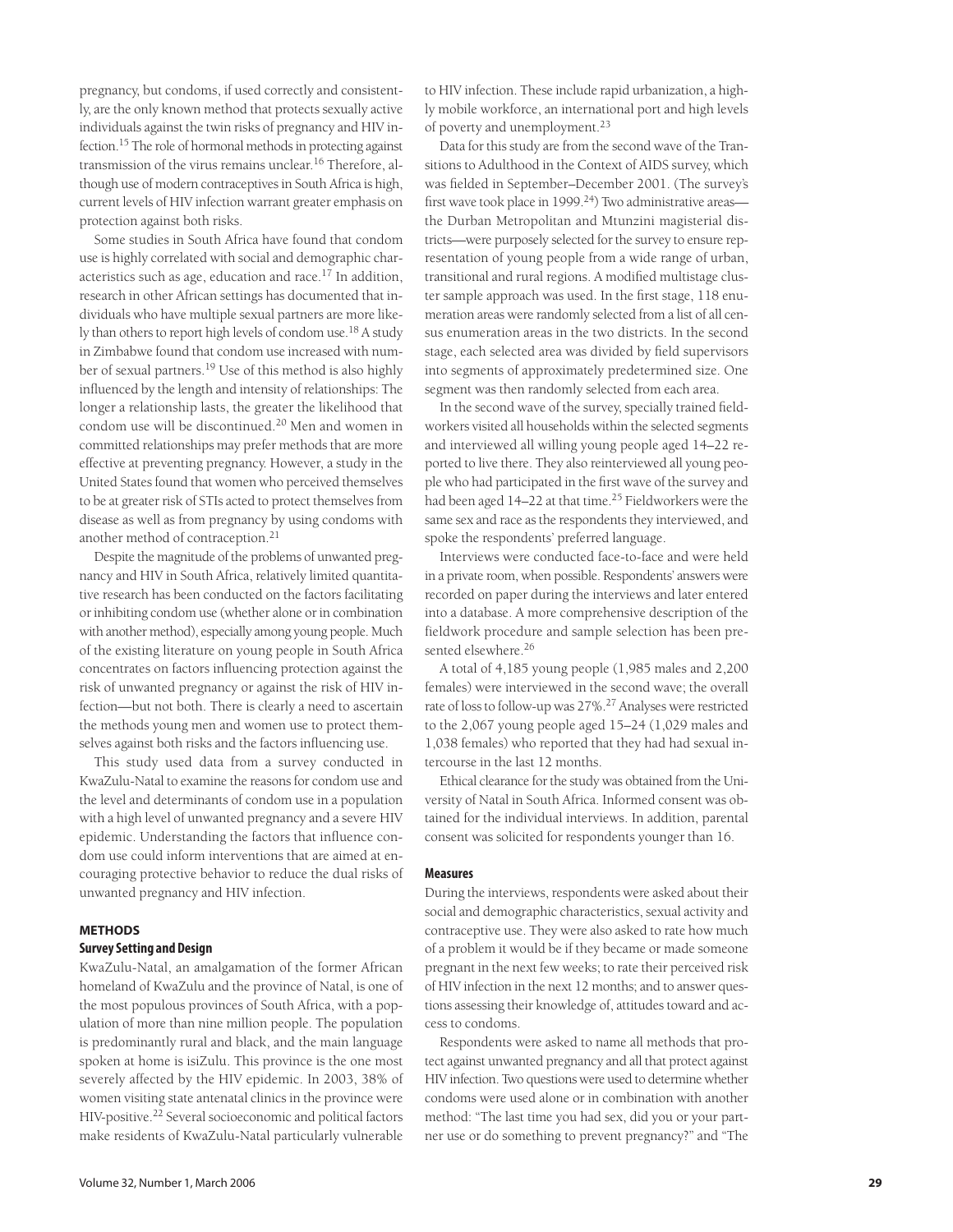**TABLE 1. Percentage distribution of sexually active 15–24 year-olds, by selected characteristics, according to sex, Transitions to Adulthood in the Context of AIDS survey, KwaZulu-Natal, South Africa, 2001**

| Characteristic                                  | Total<br>$(N=2,067)$ | Men<br>$(N=1,029)$ | Women<br>$(N=1,038)$ |  |  |
|-------------------------------------------------|----------------------|--------------------|----------------------|--|--|
| Age                                             |                      |                    |                      |  |  |
| $15 - 16$                                       | 9.0                  | 9.5                | 8.6                  |  |  |
| $17 - 19$                                       | 41.0                 | 42.2               | 39.8                 |  |  |
| $20 - 24$                                       | 50.0                 | 48.3               | 51.6                 |  |  |
| <b>Years of schooling</b>                       |                      |                    |                      |  |  |
| $\leq$ 9                                        | 23.6                 | 23.8               | 23.4                 |  |  |
| $\geq 9$                                        | 76.4                 | 76.2               | 76.7                 |  |  |
|                                                 |                      |                    |                      |  |  |
| Race                                            |                      |                    |                      |  |  |
| <b>Black</b>                                    | 85.3                 | 82.5               | 88.2                 |  |  |
| Other                                           | 14.7                 | 17.5               | 11.8                 |  |  |
|                                                 |                      |                    |                      |  |  |
| In a steady relationship                        |                      |                    |                      |  |  |
| Yes                                             | 81.7                 | 75.6               | 87.8                 |  |  |
| No                                              | 18.3                 | 24.4               | 12.2                 |  |  |
|                                                 |                      |                    |                      |  |  |
| No. of sexual partners in last 12 mos.<br>1     | 75.9                 | 60.3               | 91.3                 |  |  |
| $\geq$ 2                                        | 24.1                 | 39.7               | 8.7                  |  |  |
|                                                 |                      |                    |                      |  |  |
| Perceived risk of HIV infection in next 12 mos. |                      |                    |                      |  |  |
| None (ref)                                      | 59.2                 | 59.3               | 59.1                 |  |  |
| Low                                             | 27.8                 | 29.1               | 26.5                 |  |  |
| Medium to high                                  | 13.0                 | 11.7               | 14.4                 |  |  |
|                                                 |                      |                    |                      |  |  |
| Perception of pregnancy in next few weeks       |                      |                    |                      |  |  |
| No problem                                      | 18.8                 | 19.5               | 18.0                 |  |  |
| Small problem                                   | 15.5                 | 19.6               | 11.3                 |  |  |
| Big problem                                     | 65.8                 | 60.9               | 70.7                 |  |  |
| Total                                           | 100.0                | 100.0              | 100.0                |  |  |

last time you had sex, did you or your partner use a condom?" Respondents who reported using condoms the last time they had sex were then asked "What was the main reason you used a condom the last time you had sexual intercourse?"

### **Analyses**

The main outcome variable was condom use, either alone or in combination with another method of contraception. Respondents who reported use of condoms at last intercourse were defined as users, and all others were defined as nonusers.

**TABLE 2. Percentage of respondents providing selected responses to survey items assessing knowledge of, access to and attitudes toward condoms, by sex**

| Response                                                                          | Total | Men     | Women |
|-----------------------------------------------------------------------------------|-------|---------|-------|
| Condoms protect against HIV infection                                             | 94.1  | 93.6    | 94.6  |
| Condoms protect against pregnancy                                                 | 74.0  | $82.5*$ | 65.5  |
| Know of a source of condoms                                                       | 99.0  | 99.4    | 98.7  |
| Can easily get condoms any time                                                   | 95.4  | 96.1    | 94.7  |
| It is embarrassing to buy or ask for condoms                                      | 12.6  | $10.8*$ | 14.5  |
| Using condoms reduces sexual pleasure                                             | 34.2  | $44.4*$ | 24.1  |
| When a relationship moves from casual<br>to serious, it is no longer necessary to |       |         |       |
| use a condom                                                                      | 29.7  | 31.0    | 28.3  |
| A woman loses a man's respect if she asks                                         |       |         |       |
| him to use a condom<br>Using a condom is a sign of not trusting                   | 14.4  | 13.0    | 15.7  |
| your partner                                                                      | 23.2  | 22.1    | 24.1  |

\*Significantly different from percentage for women at p<.05.

Factors possibly influencing condom use were selected on the basis of previous findings in the literature.<sup>28</sup> These explanatory variables were respondents' social and demographic characteristics (age, race, years of schooling and relationship status), number of sexual partners in the past 12 months, perceptions of pregnancy and perceived risk of HIV infection.

Associations between condom use and the explanatory variables were first assessed in bivariate analysis using the chi-square test. The associations were further explored using a standard multivariate logistic regression analysis. Data were analyzed separately for men and women. All analyses were performed using SPSS.

## **RESULTS**

## **Sample Characteristics**

Overall and for each sex, half of respondents were aged 15–19 (Table 1). The educational level was relatively high among both sexes. Virtually all respondents had been to school, and 40% were currently enrolled (not shown); 76% had at least nine years of schooling. Some 85% of respondents were black.

Overall, 82% of the young people (76% of men and 88% of women) were in a steady relationship. Most of those in such a relationship reported that their partner was a girlfriend or boyfriend, not a spouse or cohabiting partner. The majority of the sample (60% of men and 91% of women) had had only one sexual partner in the previous 12 months. Fewer than 5% had ever been married, and the median age at first intercourse was 16 years (not shown).

More than half of respondents (59% of each sex) believed that they had no risk of acquiring HIV in the next year; fewer than one in six thought that they had a medium or high risk. Two-thirds of these young people (61% of males and 71% of females) viewed the prospect of a pregnancy in the next few weeks as highly problematic.

### **Knowledge of and Attitudes Toward Condoms**

Overall, 94% of respondents named the condom as a method of preventing disease, and 74% named it as a method of preventing pregnancy (Table 2). The proportion identifying use of this method as a way to avoid getting pregnant was significantly higher among men than among women (83% vs. 66%). By contrast, female-controlled methods for preventing pregnancy were more often identified by women than by men (not shown).

Virtually all respondents knew of a source of supply for condoms. The most commonly mentioned source was health facilities, cited by almost 94% of young people (not shown). Furthermore, access to condoms did not appear to be a problem. The vast majority of respondents (95%) felt confident that they could easily get a condom if they needed one. Overall, 13% of young people felt that it was embarrassing to buy or ask for a condom; the proportion was significantly lower among men than among women (11% vs. 15%).

In general, attitudes about condoms were favorable, although sizable minorities of respondents expressed nega-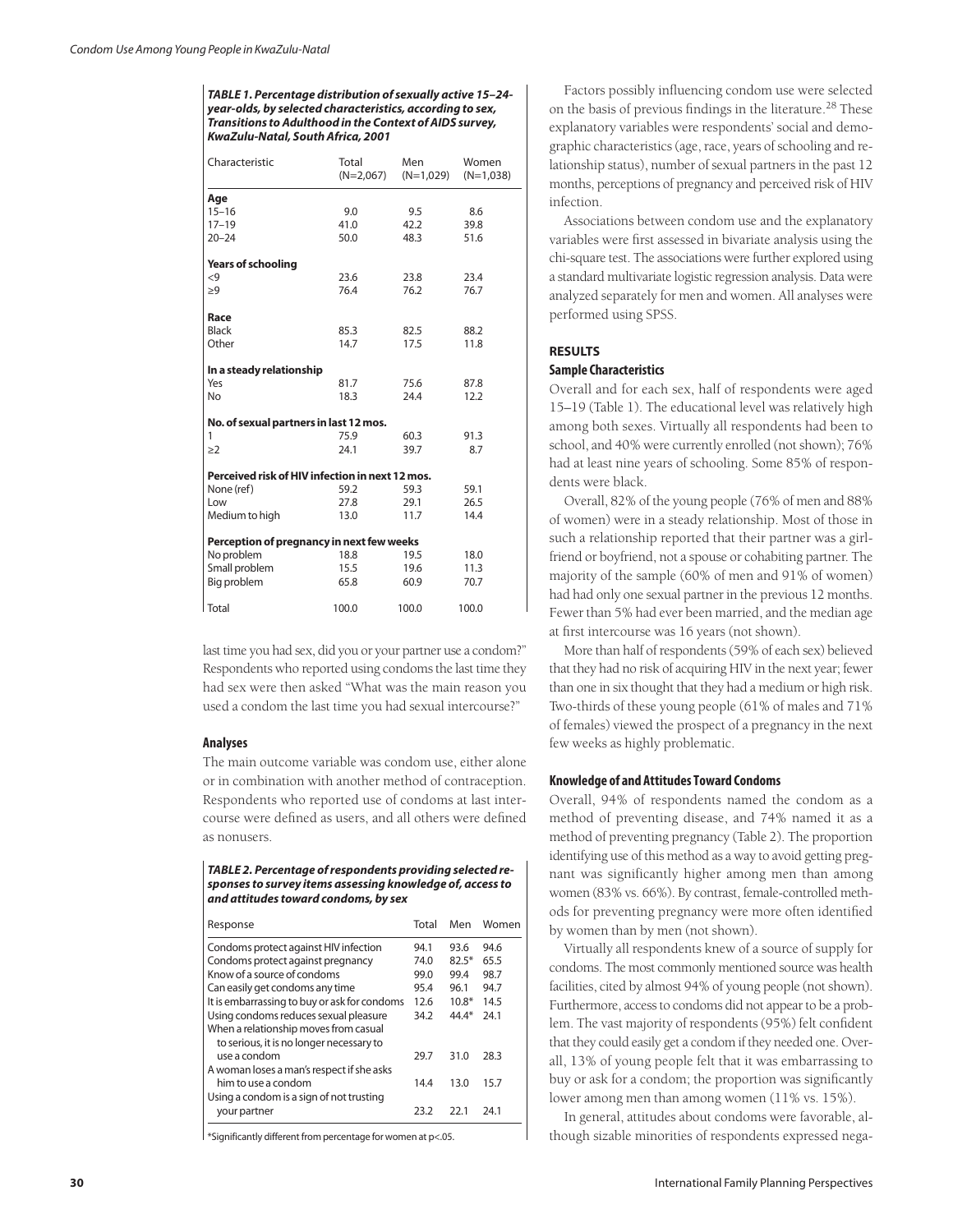| TABLE 3. Percentage distribution of respondents, by method |
|------------------------------------------------------------|
| used at last intercourse, according to sex                 |

| Method                     | Total | Men   | Women |
|----------------------------|-------|-------|-------|
| None                       | 30.0  | 27.1  | 32.9  |
| Condom only                | 52.6  | 64.1  | 41.3  |
| Other contraceptive only   | 11.4  | 5.1   | 17.6  |
| Condom with another method | 6.0   | 3.7   | 8.3   |
| Total                      | 100.0 | 100.0 | 100.0 |

tive views. Thirty-four percent of all respondents held that using condoms reduces sexual pleasure; the proportion was larger among men (44%) than among women (24%). Thirty percent believed that when a relationship moves from casual to serious, it is no longer necessary to use condoms. Some 14% agreed that a woman loses a man's respect if she asks him to use a condom, and 23% felt that using a condom is a sign of not trusting one's partner.

## **Condom Use**

In total, 59% of young people were protected from both pregnancy and HIV the last time they had sex, 53% because they used condoms alone and 6% because they used condoms plus another method (Table 3). Some 11% were protected only from pregnancy because they used only a contraceptive method (other than the condom), and 30% did not use any method at all. The data suggest that a higher proportion of men than of women used condoms only, and a higher proportion of women than of men used another method only.

Sixty-four percent of condom users overall used this method for dual protection against both pregnancy and STIs, including HIV (not shown); the proportion was similar among men and women (63% and 66%, respectively). Some 24% of male and 18% of female condom users reported using the method only for preventing pregnancy; 10% of each said that they used this method only for preventing STIs. Small proportions of men (4%) and women (6%) reported using condoms for other reasons (e.g., they did not trust their partner or their partner insisted on condom use).

In bivariate analyses, condom use was more prevalent among younger respondents than among their older counterparts, and black males had a lower level of use than males of other races (Table 4). Among men, condom use was more prevalent among those not in steady relationships than among others, as expected. However, the expected relationship was not observed among women. Condom use did not vary with the number of sexual partners. Contrary to expectations, use declined as perceived risk of HIV infection increased. However, the relationship between perception of pregnancy and condom use was in the expected direction. Levels of use were higher among respondents who perceived pregnancy as highly problematic than among those who viewed it as no problem.

In the multivariate analysis, among both sexes, teenagers had higher odds of using condoms than did those aged 20–24 (odds ratios, 1.5–1.7 for males and 1.4–2.0 for females), and respondents with nine or more years of school-

ing had higher odds of using condoms than their less educated counterparts (3.1 and 1.7, respectively). The odds of use were higher among male respondents who were not in a steady relationship than among those who were (1.6). Young people who considered pregnancy highly problematic were more likely to use condoms than were those who believed pregnancy would not be a problem (1.4 for men and 2.3 for women); paradoxically, however, those perceiving their HIV risk as medium or high had reduced odds of using condoms (0.3 and 0.2, respectively).

#### **DISCUSSION**

The traditional focus of family planning programs has been on the promotion of highly effective methods of preventing pregnancy. However, with the rapid spread of HIV, awareness that such programs can play an important role in preventing not only pregnancy but also disease has been growing. Prevention programs have increasingly promoted condom use, alone or in conjunction with another method of contraception, to protect against the risks of pregnancy and HIV infection. Knowledge of condoms is virtually universal among young people in KwaZulu-Natal, but the method is still more commonly associated with disease

**TABLE 4. Percentage of respondents using condoms at last intercourse, by selected characteristics, and odds ratios from logistic regression analysis assessing associations between characteristics and condom use, according to sex**

| Characteristic                            | Men     |               | Women         |               |
|-------------------------------------------|---------|---------------|---------------|---------------|
|                                           | $\%$    | Odds<br>ratio | $\frac{0}{0}$ | Odds<br>ratio |
| Age                                       |         |               |               |               |
| $15 - 16$                                 | $66.3*$ | $1.66*$       | $59.6*$       | $1.99*$       |
| $17 - 19$                                 | 70.0    | $1.52*$       | 53.4          | $1.43*$       |
| $20 - 24$ (ref)                           | 65.4    | 1.00          | 45.0          | 1.00          |
| Race                                      |         |               |               |               |
| <b>Black</b>                              | $66.0*$ | 1.03          | 50.2          | 1.51          |
| Other (ref)                               | 74.4    | 1.00          | 45.1          | 1.00          |
|                                           |         |               |               |               |
| <b>Years of schooling</b>                 |         |               |               |               |
| $<$ 9 (ref)                               | 51.4    | 1.00          | 43.6          | 1.00          |
| >9                                        | $72.4*$ | $3.12*$       | $51.5*$       | $1.68*$       |
| In a steady relationship                  |         |               |               |               |
| Yes (ref)                                 | 65.0    | 1.00          | 49.9          | 1.00          |
| <b>No</b>                                 | 74.9*   | $1.64*$       | 47.6          | 0.95          |
|                                           |         |               |               |               |
| No. of sexual partners<br>in last 12 mos. |         |               |               |               |
| $1$ (ref)                                 | 68.3    | 1.00          | 49.7          | 1.00          |
| >2                                        | 66.2    | 1.10          | 48.9          | 1.30          |
|                                           |         |               |               |               |
| <b>Perceived risk of HIV infection</b>    |         |               |               |               |
| in next 12 mos.                           |         |               |               |               |
| None (ref)                                | 71.7    | 1.00          | 56.6          | 1.00          |
| l ow                                      | 69.0    | 0.86          | 49.1          | $0.70*$       |
| Medium to high                            | $41.2*$ | $0.25*$       | $24.5*$       | $0.23*$       |
| <b>Perception of pregnancy</b>            |         |               |               |               |
| in next few weeks                         |         |               |               |               |
| No problem                                | 60.0    | 1.00          | 34.1          | 1.00          |
| Small problem                             | 68.2    | 1.41          | 53.0          | $2.20*$       |
| Big problem                               | 69.6*   | $1.39*$       | $53.5*$       | $2.25*$       |

\*p<.05. Notes: For percentages, significance level refers to findings from chisquare test. ref=reference group.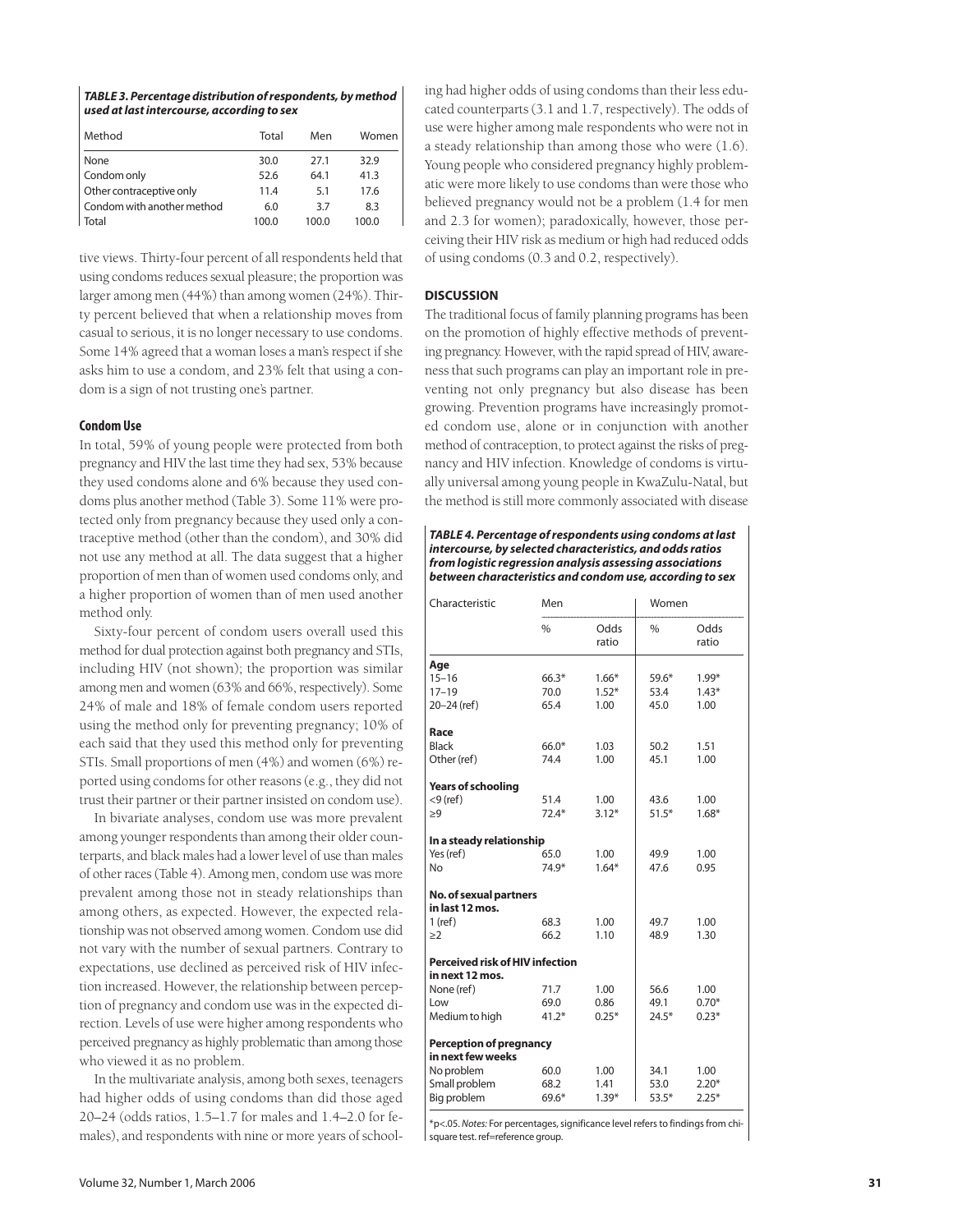prevention than with pregnancy prevention. The challenge for reproductive health programs is to emphasize the dual protective benefits of correct and consistent condom use and, more specifically, the role of this method in preventing pregnancy.

Knowledge of condoms is obviously a necessary, if not sufficient, condition for their acceptance and use. But beliefs about condoms, both positive and negative, also are likely to influence use.29 Other studies have found that numerous beliefs about condoms—including that they are used only for illicit sex and prostitution, they are difficult to use and they reduce sexual pleasure—have limited their acceptability and use.30 The results of this study are, to some extent, encouraging. Overall, attitudes toward condoms were relatively positive, suggesting that even though young people in South Africa have concerns about condoms, the method may be gaining acceptance.

**health programs …need to create greater awareness of the risks of pregnancy and HIV infection, and provide counseling on these risks.**

**Reproductive**

Use of a second method in addition to condoms was uncommon in this sample of young people. This finding is consistent with results of studies conducted in other countries, which have found that young people prefer to use a single method.31 The majority of respondents using condoms did so for dual purposes—prevention of both pregnancy and HIV infection. However, roughly one-third used condoms for only a single purpose. Condoms were the main method of choice for preventing pregnancy among both sexes. This finding is encouraging, given the dual protective benefits of this method, but it contrasts sharply with results of other studies conducted in South Africa, which have found a greater reliance on hormonal methods for preventing pregnancy, particularly among older people in long-term, ongoing relationships.<sup>32</sup> Consistent with previous research, the current study suggests that condom use is more prevalent among men who are not in a steady sexual partnership than among others. Men may compensate for risky sexual behavior by using condoms.<sup>33</sup> However, the results suggest that more research is needed among young people to investigate what happens to condom use when a relationship becomes serious.

Both sexes thought that a pregnancy in the near future would be highly problematic. This perception, in turn, emerged as an important positive determinant of condom use. This suggests that among both sexes, a desire to avoid pregnancy and its consequences was a strong motivator of use. A growing number of studies in South Africa similarly show that young women are deeply worried about becoming pregnant at an early age and, as a result, are willing to take precautions to protect themselves against this risk.34

One would expect that among sexually active young people, the level of condom use will increase as the perceived risk of HIV infection increases. However, in the multivariate analysis, a higher perceived risk of acquiring HIV emerged as a negative determinant of condom use. This finding has several possible explanations: Young people may feel that they have no control over their risk and thus feel little motivation to use condoms. Or they may feel that with the increasing availability of antiretroviral therapy, they need not be as careful about their risk-related behavior. Additionally, unmeasured factors probably have influenced condom use. In another study, higher perceived vulnerability to HIV infection among South African youth was associated with greater intended and actual condom use.<sup>35</sup> In the current study, young people of both sexes tended to perceive their risk of contracting the virus as low. Their use of condoms may well have reduced their perceived vulnerability. Obviously, the magnitude of the AIDS epidemic in KwaZulu-Natal requires an intensified response in addressing awareness. Interventions can play a major role in raising awareness of the risk of HIV infection among young people. Indeed, the increasing availability of antiretroviral therapy and the expansion of voluntary counseling and testing facilities are also likely to contribute to a more accurate assessment of risk of HIV infection as growing numbers of people ask to be tested.

The study's findings may have limited generalizability to other populations because the sample was drawn from a single province in South Africa. Interpretation of the findings is limited by the focus on condom use at last sexual intercourse. In addition, social desirability probably altered the reporting of condom use to some extent. The desire to appear to hold contemporary views and to approve of condoms is likely to influence reported use.<sup>36</sup> Social desirability bias likely occurs in settings where there is extensive publicity in favor of contraception.<sup>37</sup> Desire for privacy, embarrassment and fear of reprisals are some of the reasons that may motivate people to conceal their true sexual behavior.<sup>38</sup> Finally, as the analyses rely on cross-sectional data, the direction of causality cannot be determined.

The findings of this study suggest that reproductive health programs will need to create greater awareness of the risks of pregnancy and HIV infection, and provide counseling on these risks. This study was conducted in a setting where the case for condom use for dual protection is particularly strong. The level of unwanted pregnancy among young people in South Africa is high, and the risk of HIV infection is among the highest in all of Sub-Saharan Africa.<sup>39</sup> Traditionally, pregnancy prevention and disease prevention have been addressed separately, but given the role of condoms in protecting against both risks, providers should address them as interrelated. Specifically, providers should focus their counseling on correct and consistent condom use in combination with use of another contraceptive. Directly addressing the dual risks of pregnancy and HIV infection, and young people's desire to avoid these outcomes, may dramatically improve the level of condom use.

#### **REFERENCES**

**1.** Department of Welfare and Population Development, *Population Policy for South Africa*, Pretoria, South Africa: Department of Welfare and Population Development, 1998.

**2.** Department of Health of South Africa and Macro International, *South Africa Demographic and Health Survey 1998*, Pretoria, South Africa, and Calverton, MD, USA: Medical Research Council and Macro International, 1999.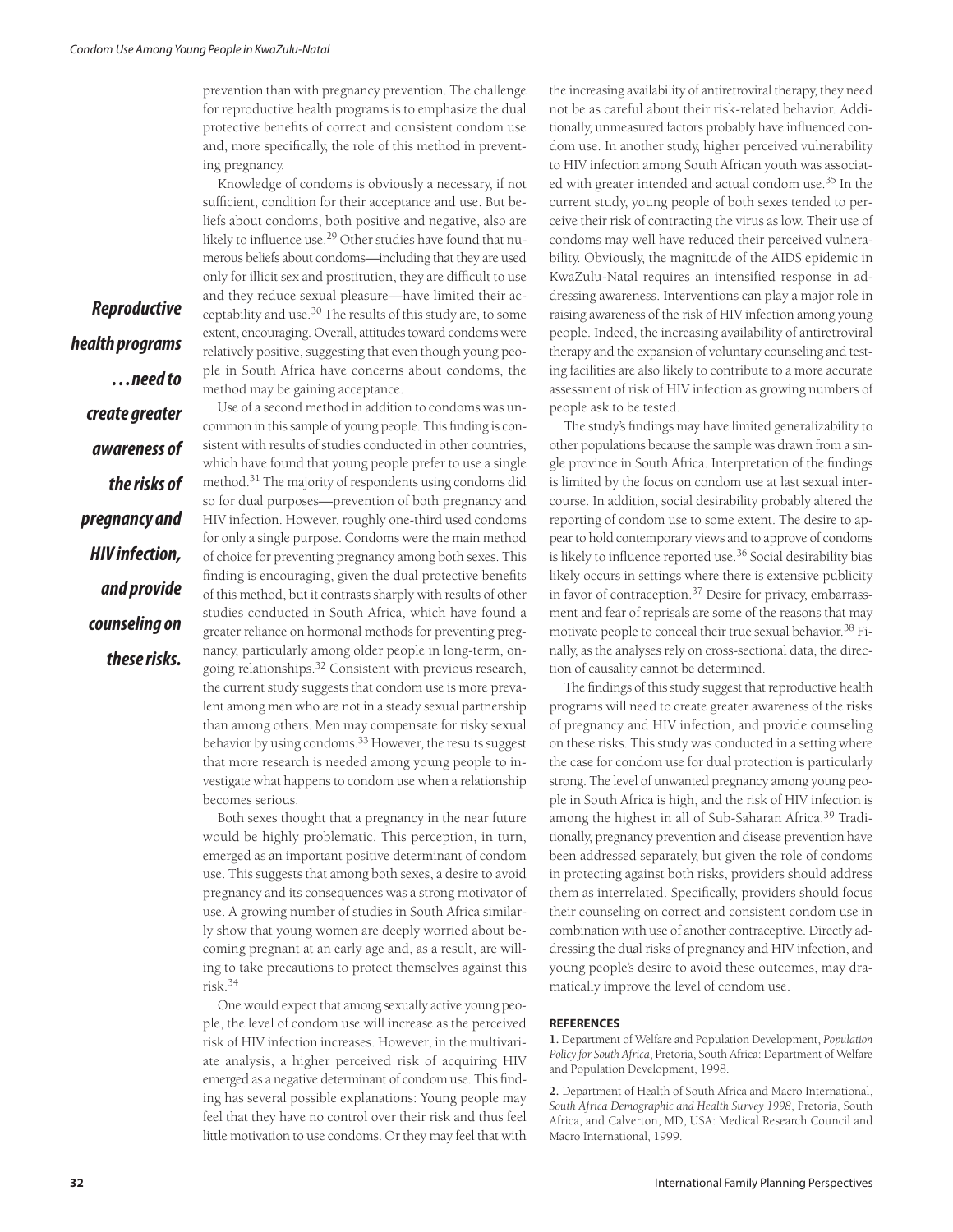#### **3.** Ibid.

**4.** Preston-Whyte E and Zondi M, African teenage pregnancy: whose problem? in: Burman S and Preston-Whyte E, eds., *Questionable Issue: Illegitimacy in South Africa,* Cape Town, South Africa: Oxford University Press, 1992; and Buga G et al., Sexual behaviour, contraceptive practice and reproductive health among school adolescents in rural Transkei, *South African Medical Journal*, 1996,  $86(5) \cdot 523 - 527$ 

**5.** Kaufman C et al., Adolescent pregnancy and parenthood in South Africa, *Studies in Family Planning*, 2001*,* 32(2):147–160; and Rutenberg N et al., Pregnant or positive: adolescent childbearing and HIV risk in KwaZulu Natal, South Africa, *Reproductive Health Matters*, 2003, 11(22):122–133.

**6.** Ijumba P et al., Access to antiretroviral therapy, in: Ijumba P, Day C and Ntuli A, *South African Health Review 2003/2004,* Durban, South Africa: Health Systems Trust, 2004.

**7.** Steinberg M et al., HIV/AIDS: facts, figures and the future, in: *South African Health Review 2000*, Durban, South Africa: Health Systems Trust, 2001; and LoveLife, *The Impending Catastrophe: A Resource Book on the Emerging HIV/AIDS Epidemic in South Africa*, Johannesburg, South Africa: LoveLife and Henry J. Kaiser Family Foundation, 2000.

8. Department of Health of South Africa, *National HIV and Syphilis Sero-Prevalence Survey of Women Attending Public Antenatal Clinics in South Africa,* Pretoria, South Africa: Department of Health of South Africa, 2004.

**9.** Mandela Foundation and Human Sciences Research Council (HSRC), *South African National HIV Prevalence, Behavioural Risks and Mass Media: Household Survey 2002*, Cape Town, South Africa: HSRC, 2002.

**10.** Ibid.

**11.** Harrison A et al., Understanding young women's risk for HIV/AIDS: adolescent sexuality and vulnerability in rural KwaZulu/Natal, *Society in Transition*, 2001, 32(1):79–82.

**12.** Myer L et al., Dual method use in South Africa, *International Family Planning Perspectives*, 2002, 28(2):119–121.

**13.** Mantell J et al., Family planning providers' perspectives on dual protection, *Perspectives on Sexual and Reproductive Health,* 2003,  $35(2):71-78.$ 

**14.** Department of Health of South Africa and Macro International, 1999, op. cit. (see reference 2).

**15.** Wright K, Dual protection, *Network*, 2003, 22(4):12–15.

**16.** Cates W and Steiner M, Dual protection against unintended pregnancy and sexually transmitted infections, *Sexually Transmitted Diseases*, 2002, 29(3):168–173.

**17.** Morroni C et al., Dual protection against sexually transmitted infections and pregnancy in South Africa, *African Journal of Reproductive Health*, 2003, 7(2):13–19; and Myer L et al., 2002, op. cit. (see reference 12).

**18.** Adetunji J and Meekers D, Consistency of condom use in the context of AIDS in Zimbabwe, *Journal of Biosocial Science*, 2001, 33(1):121–138; and Kapiga S et al., Predictors of AIDS knowledge, condom use and high risk sexual behavior among women in Dares-Salaam, Tanzania, *International Journal of STD and AIDS*, 1995, 6(3):175–183.

**19.** Adetunji J and Meekers D, 2001, op. cit. (see reference 18).

**20.** Anderson J et al., Condom use and HIV risk behaviors among U.S. adults: data from a national survey, *Family Planning Perspectives*, 1999, 31(1):24–28.

**21.** Poppen P and Reisen C, Women's use of dual methods of sexual protection, *Women and Health*, 1999, 30(2):53–67.

**22.** Department of Health of South Africa, 2004, op. cit. (see reference 8).

**23.** Whiteside A et al., *AIDS—The Impact of HIV/AIDS on Planning Issues in KwaZulu Natal*, Pietermaritzburg, South Africa: Town and Regional Planning Commission, 1995.

**24.** Rutenberg N et al., *Transitions to Adulthood in the Context of AIDS in South Africa: Report of Wave 1*, New York: Population Council, 2001.

**25.** Magnani R et al., The impact of life skills education on adolescent sexual risk behavior in KwaZulu-Natal, South Africa, *Journal of Adolescent Health*, 2005, 36(4):289–304.

**26.** Ibid.

**27.** Transitions to Adulthood Study Team, *The Transition to Adulthood in the Context of AIDS in South Africa: The Impact of Exposure to Life Skills Education on Adolescent Knowledge, Skills and Behavior,* Washington, DC: Population Council, 2004.

**28.** Morroni C et al., 2003, op. cit. (see reference 17); and Myer L et al., 2002, op. cit. (see reference 12).

**29.** Adetunji J and Meekers D, 2001, op. cit. (see reference 18); and Kapiga S et al., 1995, op. cit. (see reference 18).

**30.** Mehryar A, Condoms: awareness, attitudes and use, in: Cleland J et al., eds., *Sexual Behaviour and AIDS in the Developing World,* London: Taylor and Francis, 1995; Nzioka C, Factors influencing male interest in family planning in Kenya, *African Journal of Reproductive Health*, 1998, 11(2):122–141; MacPhail C and Campbell C, 'I think condoms are good but, aai, I hate those things': condom use among adolescents and young people in a Southern African township, *Social Science & Medicine*, 2001, 52(11):1613–1627; and Varga C, South African young people's sexual dynamics: implications for behavioural responses to HIV/AIDS, in: Caldwell  $\hat{J}$  et al., eds., *Resistance to Behavioural Change to Reduce HIV/AIDS Infection*, Canberra, Australia: Health Transition Centre, National Centre for Epidemiology and Population Health, 1999.

**31.** Cushman L et al., Condom use among women choosing longterm hormonal contraception, *Family Planning Perspectives*, 1998*,* 30(5):240–243; and Santelli J et al., The use of condoms with other contraceptive methods among young men and women, *Family Planning Perspectives*, 1997, 29(6):261–267.

**32.** Kleinschmidt I et al., Dual protection in sexually active women, *South African Medical Journal*, 2003, 93(11):854–857; and Maharaj P and Cleland J, Condom use within marital and cohabiting partnerships in KwaZulu–Natal, South Africa, *Studies in Family Planning*, 2004, 35(2):116–124.

**33.** Evans B et al., Sexual relationships, risk behavior, and condom use in the spread of sexually transmitted infections to heterosexual men, *Genitourinary Medicine*, 1997, 73(5):368–372.

**34.** Kaufman C et al., 2001*,* op. cit. (see reference 5); Rutenberg N et al., 2003, op. cit. (see reference 5); and Varga C, Pregnancy termination among South African adolescents, *Studies in Family Planning,* 2002, 33(4):283–298.

**35.** Peltzer K, Factors affecting condom use in an urban adult community of the Northern Province, South Africa, *Journal of Psychology in Africa*, 1999, 9:66–77.

**36.** Catania J et al., Methodological problems in AIDS behavioral research: influences on measurement error and participation bias in studies of sexual behavior, *Psychological Bulletin*, 1990, 108(3): 339–362.

**37.** Zenilman J et al., Condom use to prevent STDs: the validity of self-reported condom use, *Sexually Transmitted Diseases*, 1995, 22(1):15–21.

**38.** Catania J et al., 1990, op. cit. (see reference 36).

**39.** Joint United Nations Programme on HIV/AIDS (UNAIDS), *AIDS Epidemic Update: December 2005,* Geneva: UNAIDS, 2005.

#### **RESUMEN**

**Contexto:** *Los elevados niveles del VIH/SIDA y del embarazo no deseado entre los jóvenes de Sudáfrica son problemas de salud pública que requieren urgente atención. Los estudios realizados entre los jóvenes en general han concentrado la atención en la protección contra uno de estos riesgos, pero no contra ambos al mismo tiempo.*